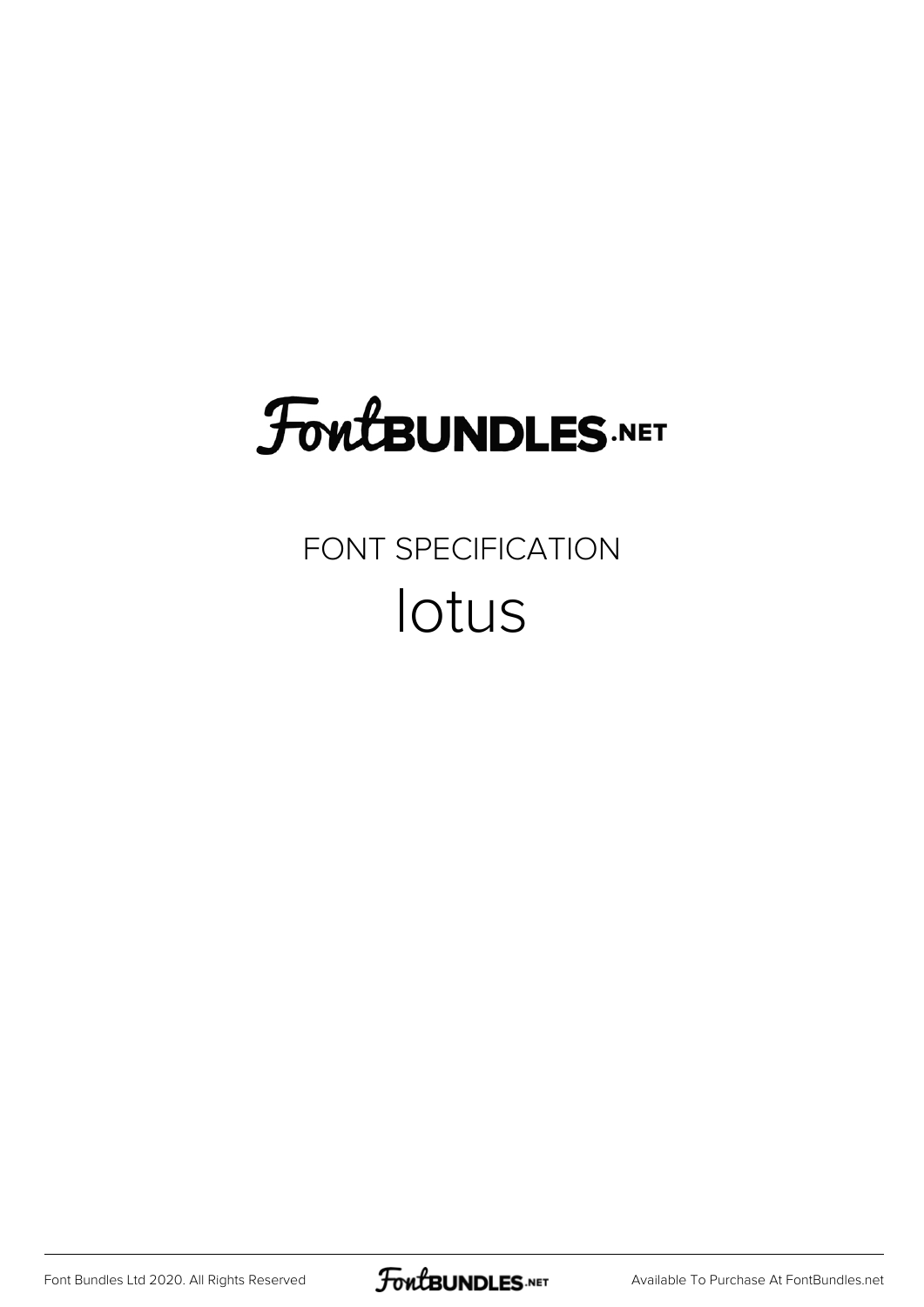## lotus - Regular

**Uppercase Characters** 

ABEDEFGHIJKLH

Lowercase Characters

a h c d e f g h i j k l m n o p q r s tuowxyz

**Numbers** 

0123456789

**Punctuation and Symbols** 

 $1"$ # \$ % & '()\* + . . .  $\zeta = 3$  ? ( | ) ^ \_  $1/\ell$   $\neq$   $\geq$   $\geq$   $\neq$   $/$   $\mathcal{S}$  "  $\oslash$  $\begin{array}{ccc} \circ & & 2 & 3 \end{array}$ **(V)**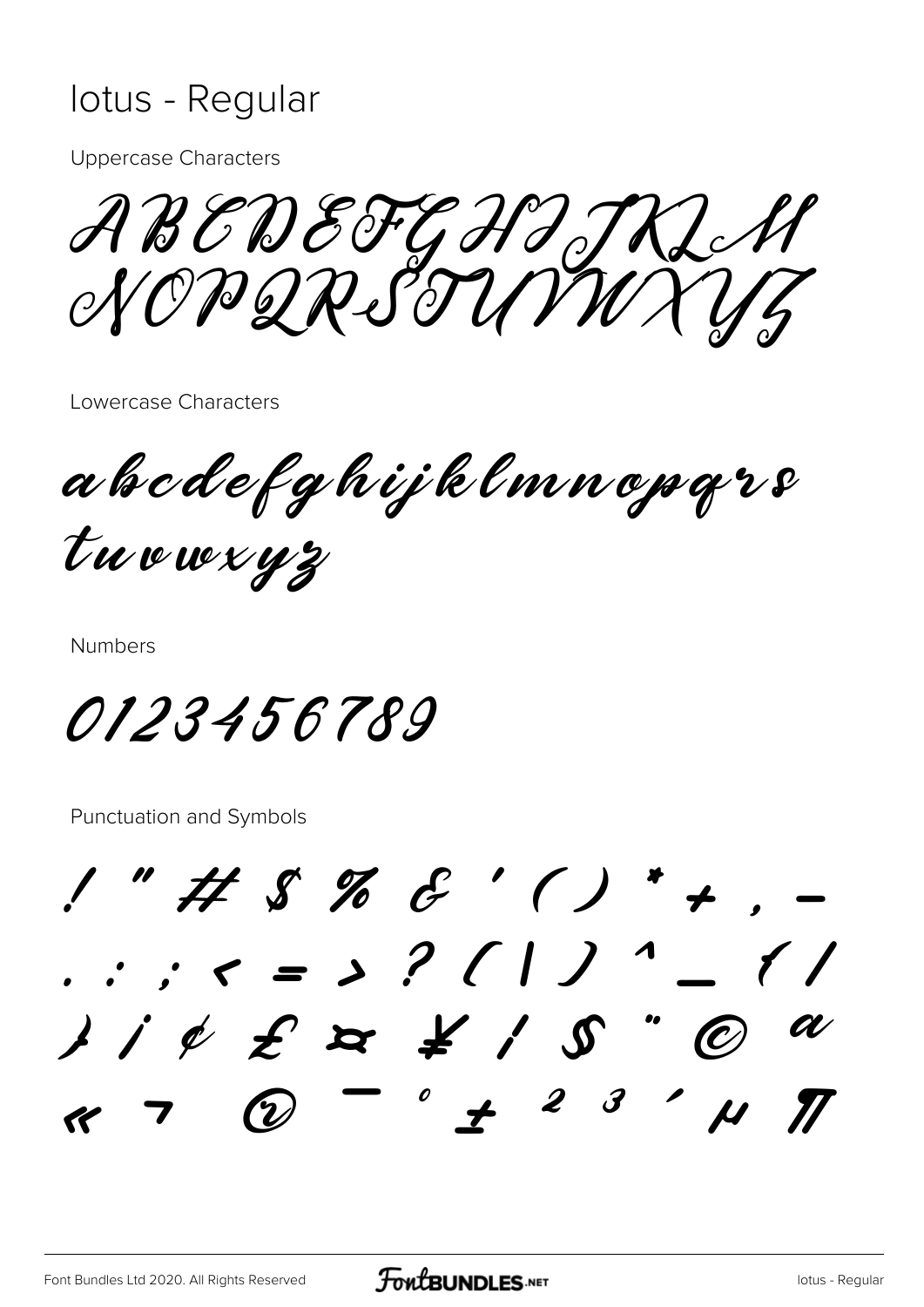All Other Glyphs

À Á Â Ã Ä Å Æ Ç È

 $1$  0  $x$  1/2 1/2 3/4

 $\mathcal E$   $\mathcal E$   $\mathcal J$   $\mathcal J$   $\mathcal J$   $\mathcal J$   $\mathcal D$  of  $\acute{\mathcal{O}}$   $\acute{\mathcal{O}}$   $\mathcal{O}$   $\acute{\mathcal{O}}$   $\ast$   $\mathcal{O}$   $\dot{\mathcal{U}}$   $\dot{\mathcal{U}}$ 

Û Ü Ý Þ ß à á â ã

## ä å æ ç è é ê ë ì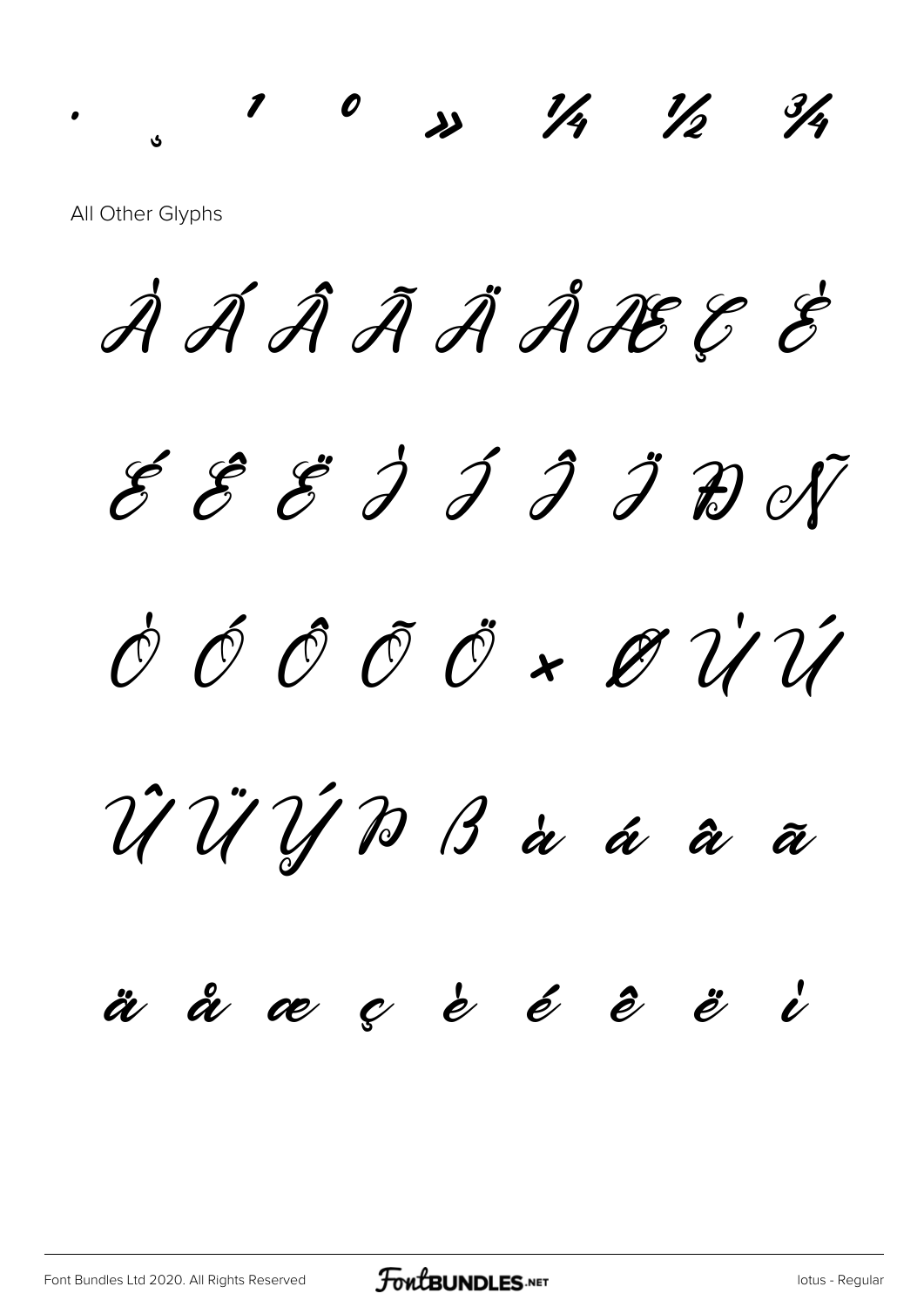í î ï ð ñ ò ó ô õ ö ÷ ø ù ú û ü ý þ  $\ddot{y}$  '  $\dddot{y}$   $\ddot{y}$   $\sim$   $\cdots$   $\circ$  $\ddot{\phantom{0}}$ ˜ ˝ ; – — ' ' ' " " " † ‡ • … ‹ › ⁄ ₣ ₤ ₧ € № ™ ∂ ∆ ∏ ∑ − ∕ ∙ √ ∞ ∫ ≈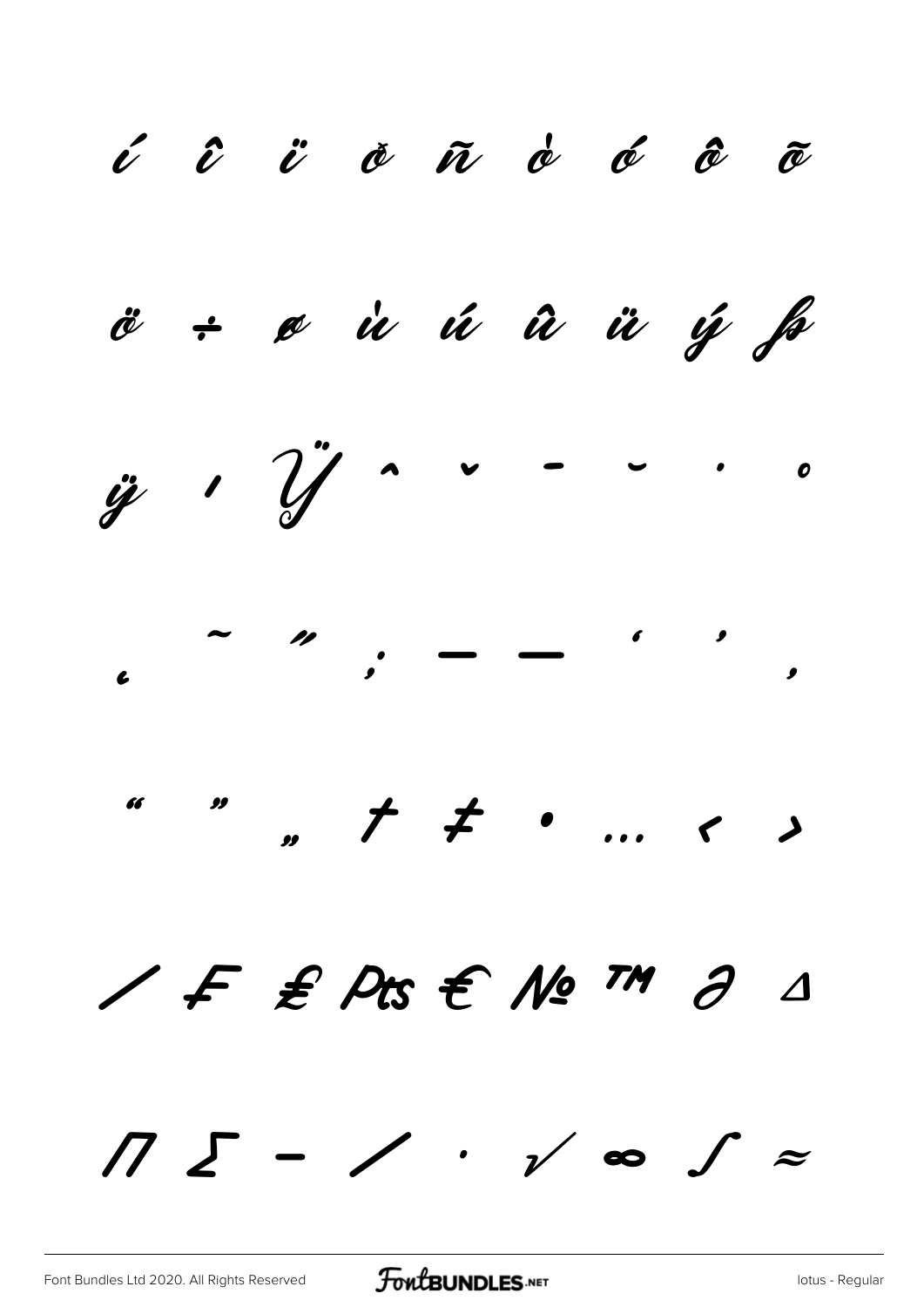$S \geq \sqrt[m]{x}$  a  $\sqrt[m]{y}$   $\approx$ 

Le recachie du f

Agénci qu'elle concer

Ceptager ce et en co en x

Cyazon ords espros

hopperburneren

o votrovodstv